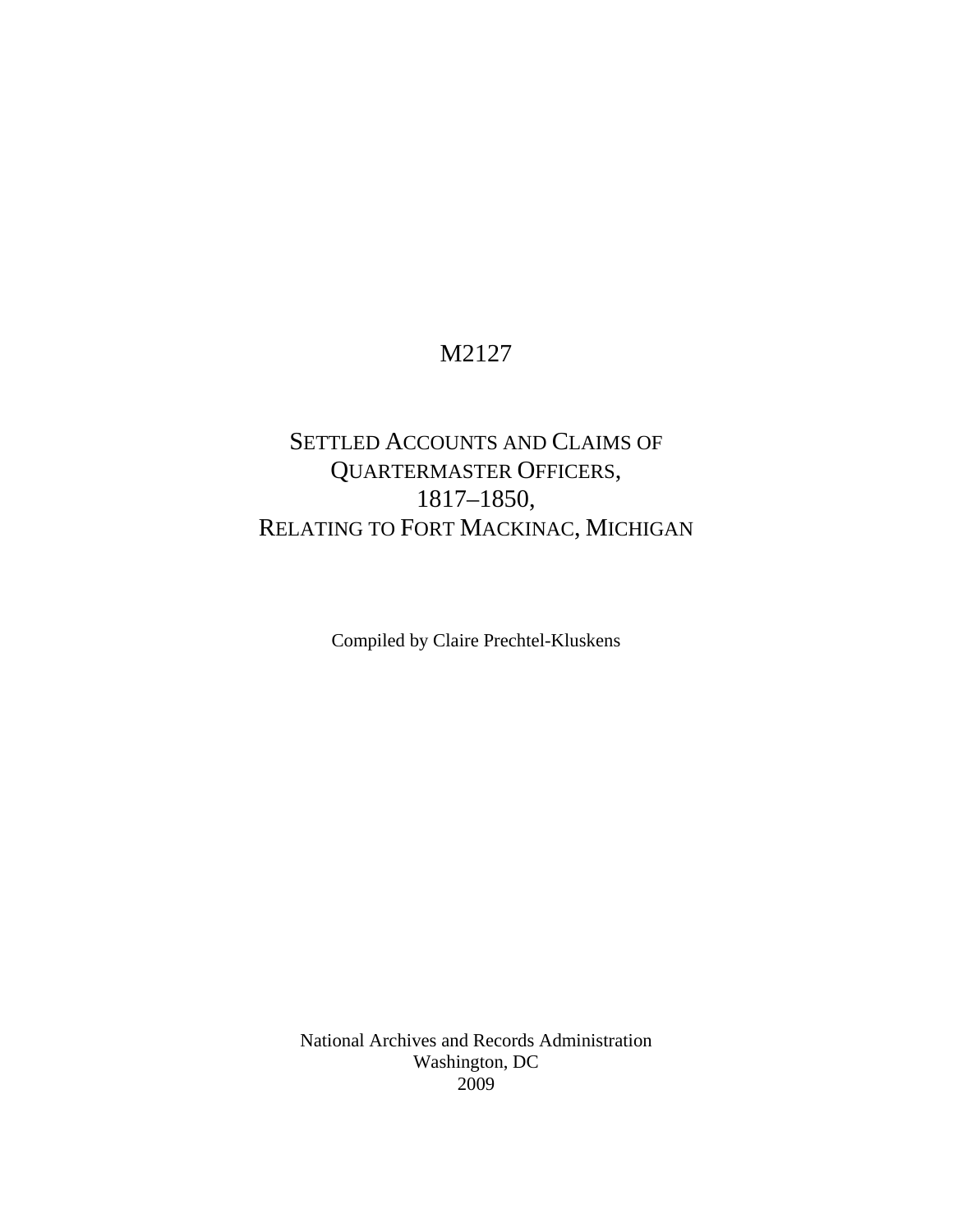### **INTRODUCTION**

On the nine rolls of this microfilm publication, M2127, are reproduced settled accounts and claims of quartermaster officers relating to Fort Mackinac, Michigan, 1817–50, from the Settled Accounts and Claims, 1817–1850 and 1878–1897, of the Third Auditor of the Treasury, which are part of Records of the Accounting Officers of the Department of the Treasury, Record Group (RG) 217. The series Settled Accounts and Claims is identified as Series 712 in William F. Sherman, comp., *Records of the Accounting Officers of the Department of the Treasury, Inventory 14 (Revised)* (Lovettsville, VA: Willow Bend Books, 1997).

#### **BACKGROUND**

Fort Mackinac, originally Fort Michilimackinac, was established by British Commandant Patrick Sinclair on Mackinac Island during 1779–81. Although this area became U.S. territory as a result of the Treaty of Paris (1783), which concluded the American Revolution, British troops did not relinquish the fort to American military forces until 1796. During the War of 1812, British forces captured the fort, but it was again returned to American control after the Treaty of Ghent (1814). The U.S. Army garrisoned the fort until 1895, except for brief periods of abandonment when its troops were withdrawn to support the Second Seminole War (1837–40), Mexican War (1848), Santee Uprising (1857–58), and during the Civil War era (1861–67). During the summer of 1862, the fort served as a prison for three wealthy civilian Tennesseans who were Confederate sympathizers.

There was much civilian activity on the island as well. John Jacob Astor established the American Fur Company northern department headquarters on Mackinac Island, and by the 1820s the fur trade was flourishing. Furs from Illinois, Michigan, Wisconsin, and Minnesota were sent to Mackinac every summer where they were counted, sorted, and baled for shipment to the east coast and Europe. Commercial fishing replaced fur trading as the island's primary industry in the 1830s.

#### **RECORDS DESCRIPTION**

The quartermaster officers of U.S. Army forts were responsible for procuring and storing provisions and military supplies, as well as for constructing and maintaining buildings. The records reproduced in this microfilm publication indicate the names of persons or companies that supplied products or labor to the quartermaster officers at Fort Mackinac. For example, Acting Assistant Quartermaster General James W. Penrose's 1835 accounts relate to procuring corn, oats, hay, straw, various building materials, and the extra duty employment of enlisted men in constructing buildings. There are also abstracts of the inventory of available tools and supplies, the amount of stationery, fuel wood, and straw issued to various officers, and so forth.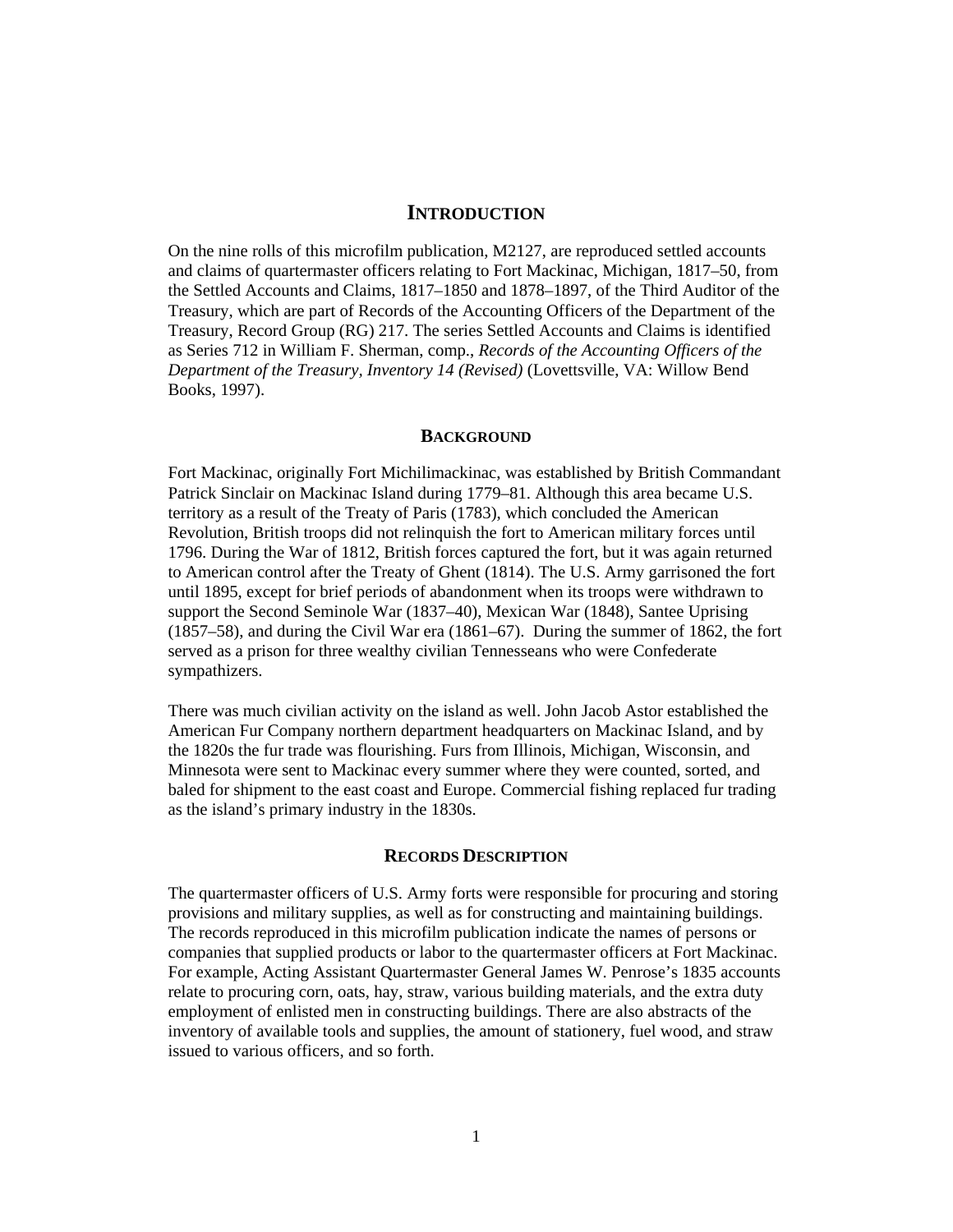The quartermaster officers' accounts in this publication relate to activities from 1826 to 1847; no accounts for 1817–25 or 1848–50 were located. Each account or claim file consists of a report by the auditor; abstracts of requisitions, purchases, and disbursements; related vouchers; and other supporting documents or correspondence. The settled accounts are arranged numerically; periodically the accounting officers of the Treasury restarted the numbering sequence again at 1. An account may also relate to prior year(s) in addition to the year indicated in the roll list.

These records were filmed in 2006 by the National Archives, Washington, DC, for a customer's microfilm purchase. A negative set of this film was retained for reference purposes, and it was given the number M2127 in 2008 for issuance as a National Archives microfilm publication. The original manifests are now (2009) at the National Archives Building in Washington, DC.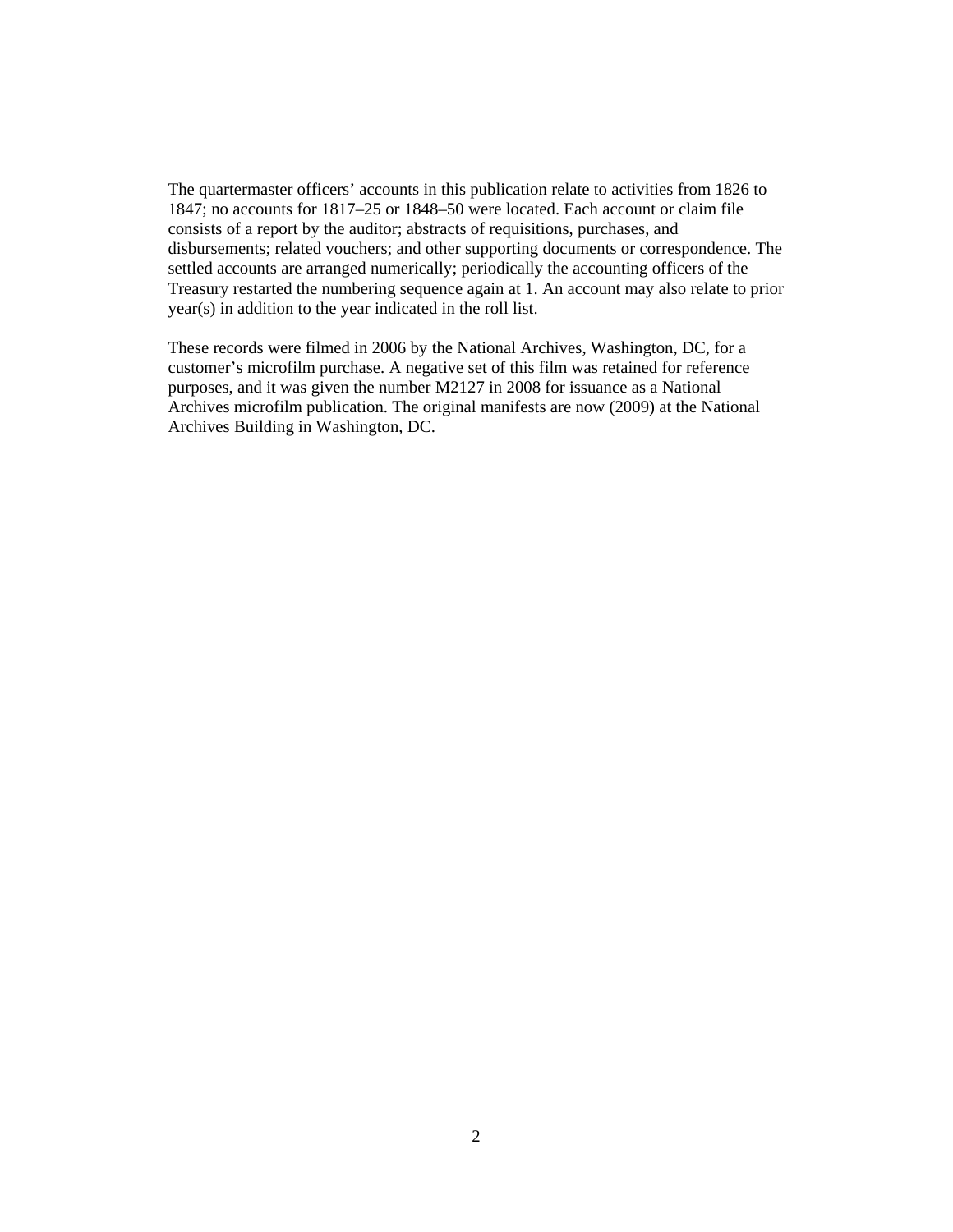# **ROLL LIST**

| <b>ROLL</b>    | <b>TARGET</b>  | <b>ACCOUNT</b> | <b>QUARTERMASTER</b>  | YEAR(S) | PAGES* |
|----------------|----------------|----------------|-----------------------|---------|--------|
| 1              | $\mathbf{1}$   | 5649           | Carlos A. Waite       | 1826    | 30     |
|                | $\overline{c}$ | 6811           | Alexander R. Thompson | 1826-27 | 40     |
|                | 3              | 7169           | Alexander R. Thompson | 1827-28 | 160    |
|                | $\overline{4}$ | 7690           | Alexander R. Thompson | 1828    | 28     |
|                | 5              | 7834           | Samuel P. Heintzelman | 1828    | 63     |
|                | 6              | 7909           | Alexander R. Thompson | 1828    | 14     |
|                | $\overline{7}$ | 8018           | Samuel P. Heintzelman | 1828    | 105    |
|                | $\,8$          | 8223           | Samuel P. Heintzelman | 1828-29 | 96     |
|                | 9              | 8945           | Abner R. Hetzel       | 1828    | 66     |
|                | 10             | 9367           | Moses E. Merrill      | 1829    | 115    |
|                | 11             | 9398           | Abner R. Hetzel       | 1829    | 34     |
| $\overline{2}$ | $\mathbf{1}$   | 9770           | Moses E. Merrill      | 1829-30 | 100    |
|                | $\mathbf{2}$   | 10233          | Moses E. Merrill      | 1830    | 214    |
|                | $\mathfrak{Z}$ | 10610          | Isaac Lynde           | 1830    | 110    |
|                | $\overline{4}$ | 10966          | Isaac Lynde           | 1830    | 144    |
|                | 5              | 11199          | Isaac Lynde           | 1830    | 79     |
|                | 6              | 11375          | Isaac Lynde           | 1831    | 106    |
|                | $\overline{7}$ | 11416          | Moses E. Merrill      | 1831    | 39     |
| 3              | $\mathbf{1}$   | 11435          | Moses E. Merrill      | 1831    | 62     |
|                | $\overline{c}$ | 11895          | Moses E. Merrill      | 1832    | 122    |
|                | $\mathfrak{Z}$ | 1170           | J. R. Smith           | 1833    | 111    |
|                | $\overline{4}$ | 1415           | J. R. Smith           | 1833    | 97     |
|                | 5              | 1793           | James W. Penrose      | 1833    | 113    |
|                | 6              | 2910           | James W. Penrose      | 1834    | 179    |
|                | $\overline{7}$ | 3357           | James W. Penrose      | 1835    | 97     |
| 4              | $\mathbf{1}$   | 3713           | James W. Penrose      | 1835    | 148    |
|                | $\overline{2}$ | 35             | James W. Penrose      | 1835    | 292    |
|                | $\mathfrak{Z}$ | 887            | James W. Penrose      | 1836    | 138    |
|                | $\overline{4}$ | 1154           | James W. Penrose      | 1836    | 102    |
|                | 5              | 1299           | James W. Penrose      | 1836    | 129    |
| 5              | $\mathbf{1}$   | 1984           | M. R. Patrick         | 1837    | 145    |
|                | $\overline{c}$ | 2589           | M. R. Patrick         | 1837    | 163    |
|                | 3              | 13740          | John C. Pemberton     | 1840    | 92     |
|                | $\overline{4}$ | 15496          | G. W. Getty           | 1841-42 | 238    |
| 6              | $\mathbf{1}$   | 17445          | Henry Whiting         | 1841-42 | 618    |

\*Approximate number of pages in the file.